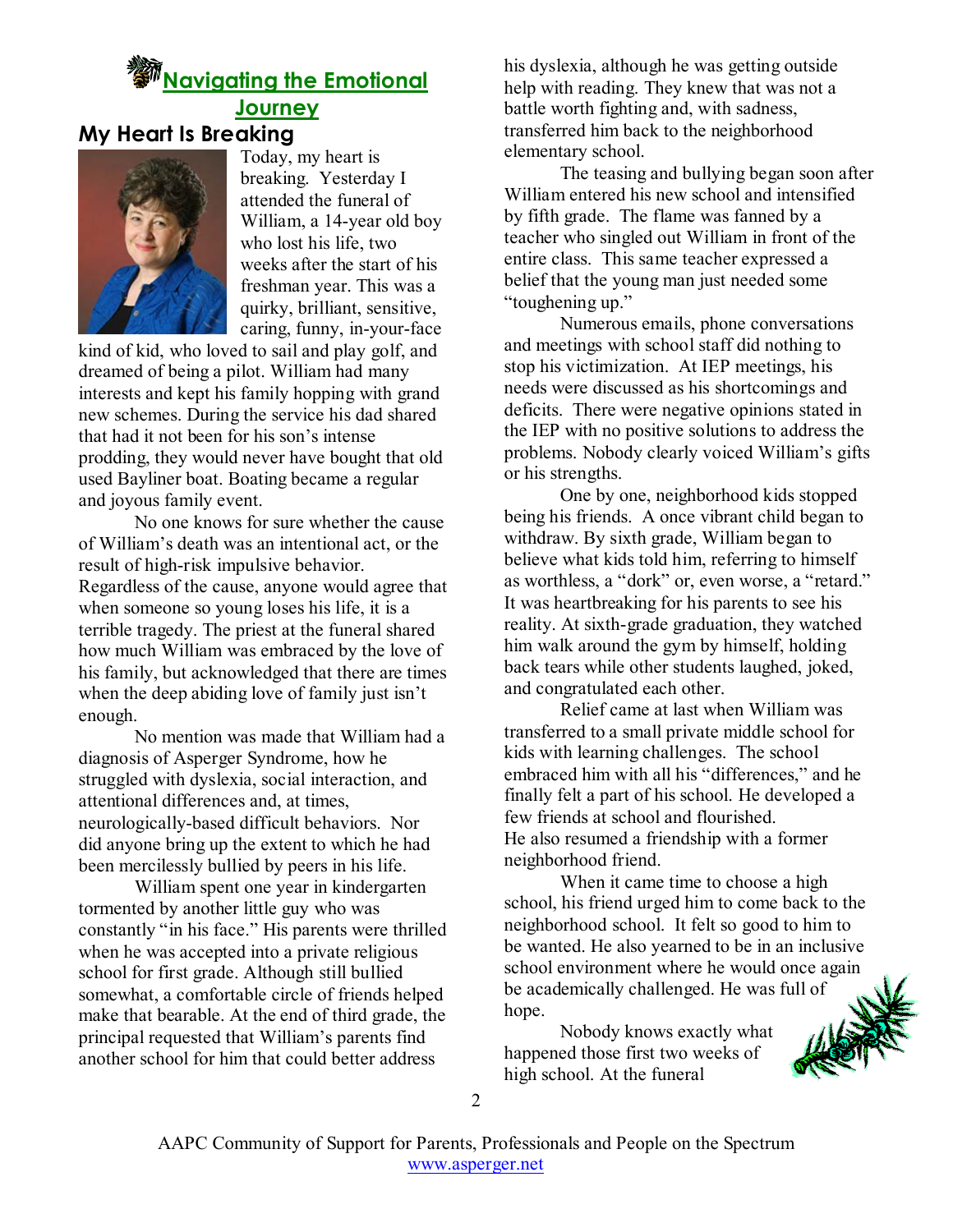reception, William's Mom's heart broke all over again when she heard through the grapevine that some high school students had been harassing him the week before he died. It was even more painful to hear that the informant was sworn to secrecy about the names of those kids. William's Mom asked me, "How can anyone keep such a thing secret? How will this ever end? How can we stop this happening to other kids?"

> *William John Smeltz, March 24, 1992- September 18, 2006*



From William's mom… *"William's body is gone, but his spirit lives on. I am not giving up the fight against bullying. I am always here to do my part. I believe God created children with different minds because the world needs them. Their perceptions are so fresh, so unique, and so straight forward. Because of William I was able to see the world through a different pair of eyes, a pair of beautiful eyes."* 

How *can* we stop this kind of cruel harassment from happening to other kids, especially those with Asperger Syndrome?

 Rebekah Heinrichs, in her book, *Perfect Targets: Asperger Syndrome and Bullying* (©2003) tells us that "children with AS lack the social skills and social support to counter their attackers and, therefore, often become chronic targets of bullying… The truth is that no child has the necessary social skills to stop severe bullying *without adult intervention and support."* (pp. 55-56.)

Heinrichs cites difficulties with language and socialization, and a struggle to predict others' behavior as key issues that contribute to children and adolescents with AS being likely targets. While we must help our students with AS to strengthen skills in social interaction and perspective taking, they cannot and should not be expected to manage the assault of bullying without support.

Bullying happens in all schools. All too often, it typifies how young people interact in our culture. When bullying is ignored or minimized, students suffer ongoing harassment and anguish with the potential of causing lifelong emotional damage. If a school fails to address bullying, the safety of all students is threatened by allowing a hostile environment to interfere with learning.

First and foremost, a school must choose as its highest priority, to be a caring environment where differences are celebrated. The entire school must commit itself to ongoing bullying prevention if there is to be a positive climate in which all students can feel safe. But a verbal commitment and written anti-bullying policies are worthless without concentrated action. Again, it must be a school-wide effort that includes everyone: administrators, classroom teachers, counselors, paraprofessionals, parents, and, of course, students.

So what are some steps recommended to address bullying in the school setting? Bully B'ware Productions is an informative Internet site with extensive resource information. (http://www.bullybeware.com/tips.html)